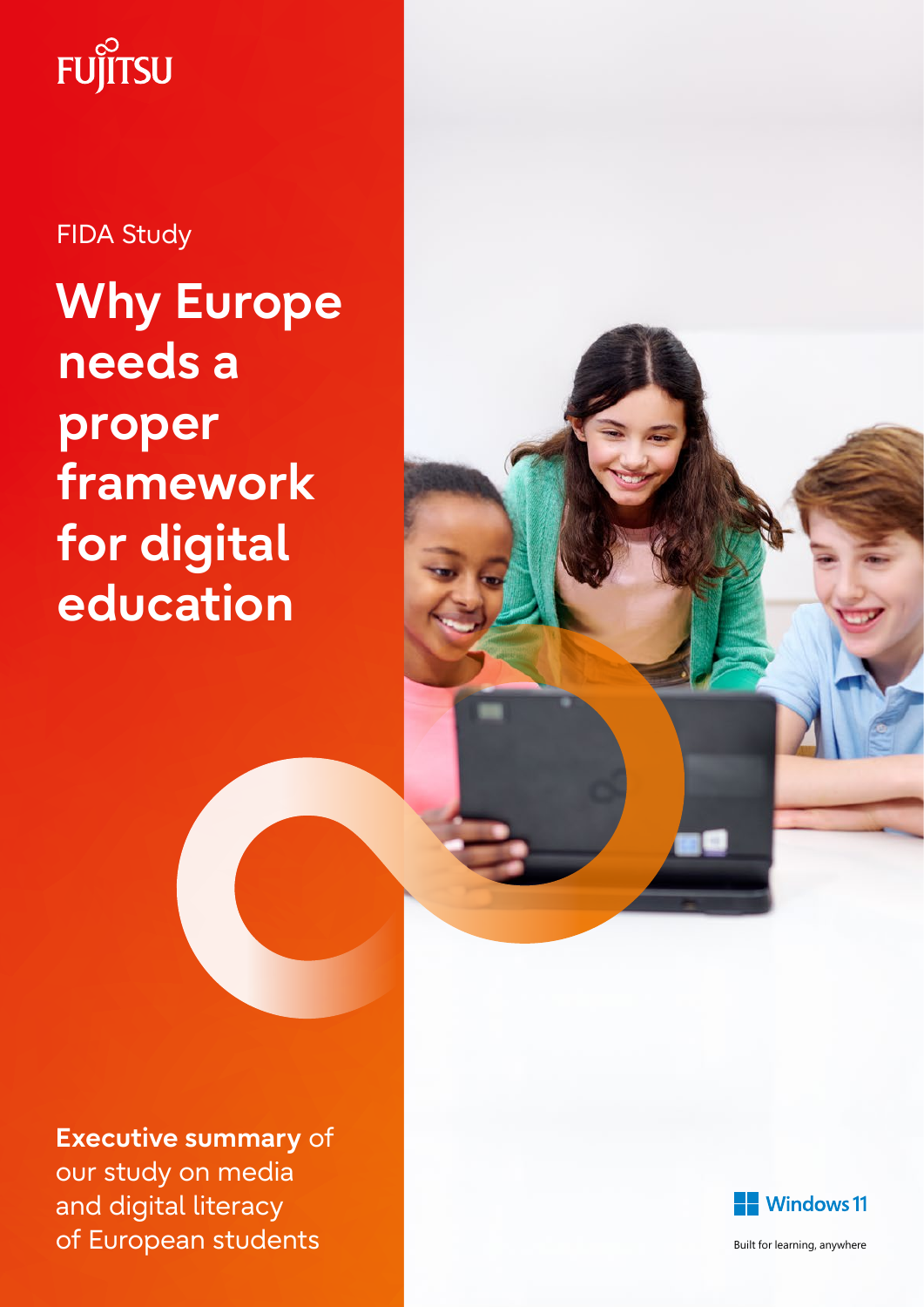### **Executive summary**

#### **What and how: from Pisa to FIDA.**

Technology giant Fujitsu commissioned the Fujitsu Study for International Digital Skills Assessment (FIDA) study to highlight current gaps in digital literacy among European students. The aim of the program is to support children and young people in their skills, rights and responsibilities in the digital world, and to help determine the core digital skills needed by school graduates. The next European Union funded PISA study is not due until 2025, so Fujitsu's FIDA report fills a gap in our current understanding on the state of digital literacy among school graduates.

There's a perception that today's generations of digital natives naturally acquire the digital skills they need. But our research shows that more formal digital instruction is required in order to better equip school leavers for both the workplace and for today's digital society.

**"There is an urgent need to improve on many fronts – from ensuring schools have the digital infrastructure they need, to supporting digital media training, to expanding and modernizing curricula and upskilling teachers."**

**Fujitsu**

The FIDA study assessment, undertaken by Fujitsu, shines a spotlight on digital literacy in European schools today. It reveals the crucial areas that need improvement, while informing Fujitsu's support for our educational customers worldwide. Fujitsu brings strong technology partnerships and decades of experience in transforming institutions of all sizes. We implement safe, secure and robust solutions that enable teachers to effectively engage students both at home and in the classroom.

#### **Key results:**

- **1** Digital media is barely used in European schools
- **2** Almost all of Europe is falling behind in teaching digital literacy
- **3** Neither students nor employers have confidence in school leavers' digital skills
- **4** Digital infrastructure and teachers' own digital skills must be prioritized



#### **What needs to happen now?**

- $\rightarrow$  It's not enough to equip schools with wi-fi and hardware. Teachers must embed digital competencies into their teaching plans
- $\rightarrow$  Schools should be responsible both for equipping young people with the digital skills needed in working life, as well as providing digital education for more mature citizens
- $\rightarrow$  Not only does this subject need to be addressed more frequently, there is also a need for more data and research demonstrating the comparability of digital literacy between different European students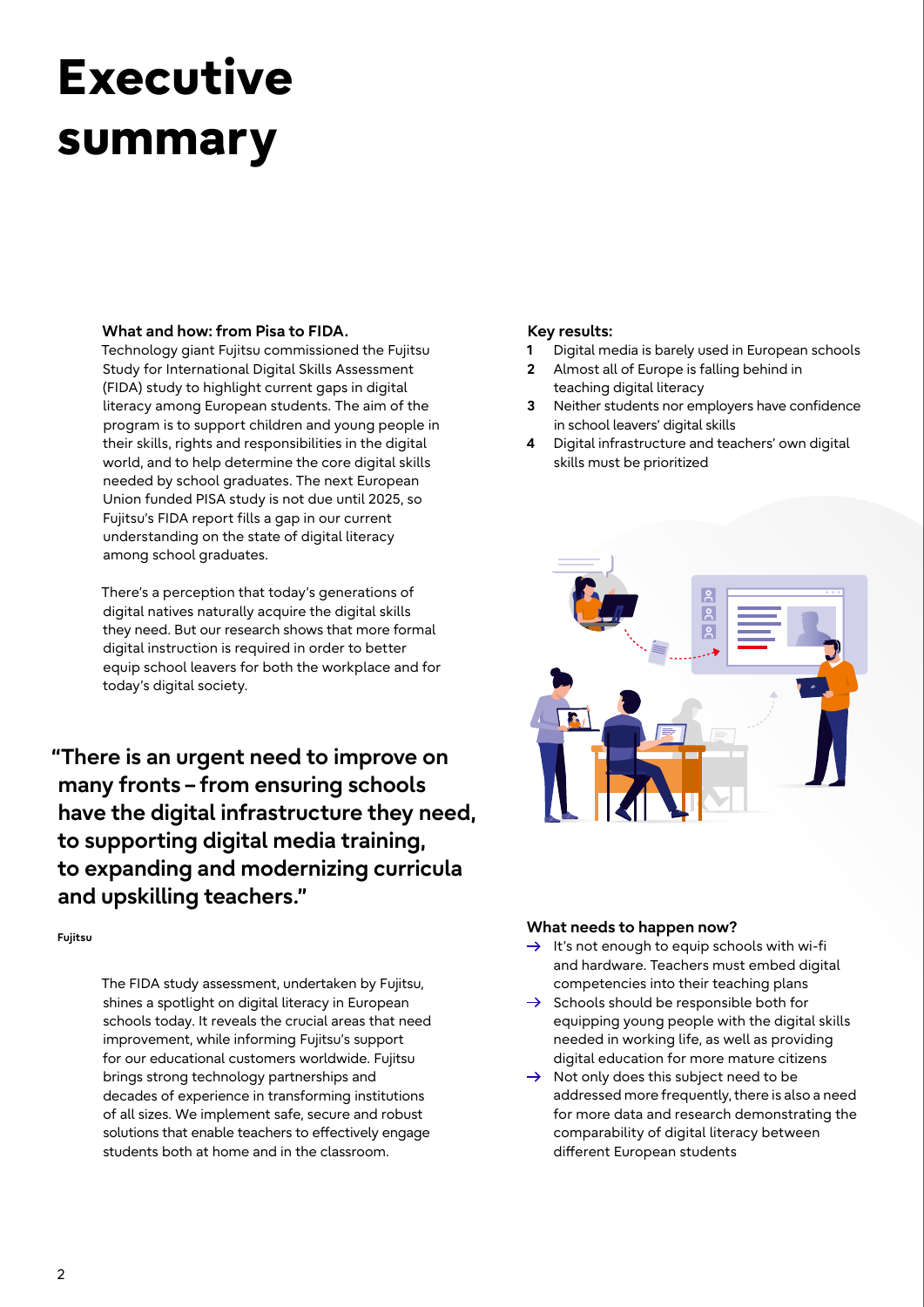While digital fluency is considered a foundational requirement by employers in all industries, this is not reflected in education policy, school equipment and teacher skillsets in most of Europe. This is the core finding in a first-of-its-kind study undertaken by Fujitsu.



#### **Furthermore, digital media is primarily used only for small research projects or for finding specific information online.**

 $\rightarrow$  Key digital skills – such as online collaboration – are only covered by a minority of academic organizations: just 21% in France, 15% in Italy, 12% in Germany and 9% in Finland.





**"Education should incorporate the media used in the work-place and aim to empower students to create content in an interactive, cooperative and individualized classroom."**

**Dr.Christian Swertz,** Professor for Media Education at the University of Vienna

#### **Regarding teaching responsible internet behavior–**

 $\rightarrow$  only the UK (95%) has a dedicated program across its schools. Most other countries have room to improve their schools in this area: Austria (70%), Denmark (48%), France (70%), Italy (53%), Germany (74%), Portugal (62%) and Netherlands (64%).

**Europe's best- and worstcase: Teaching responsible internet behavior in school**



**Digital skills on demand for jobs teached in school**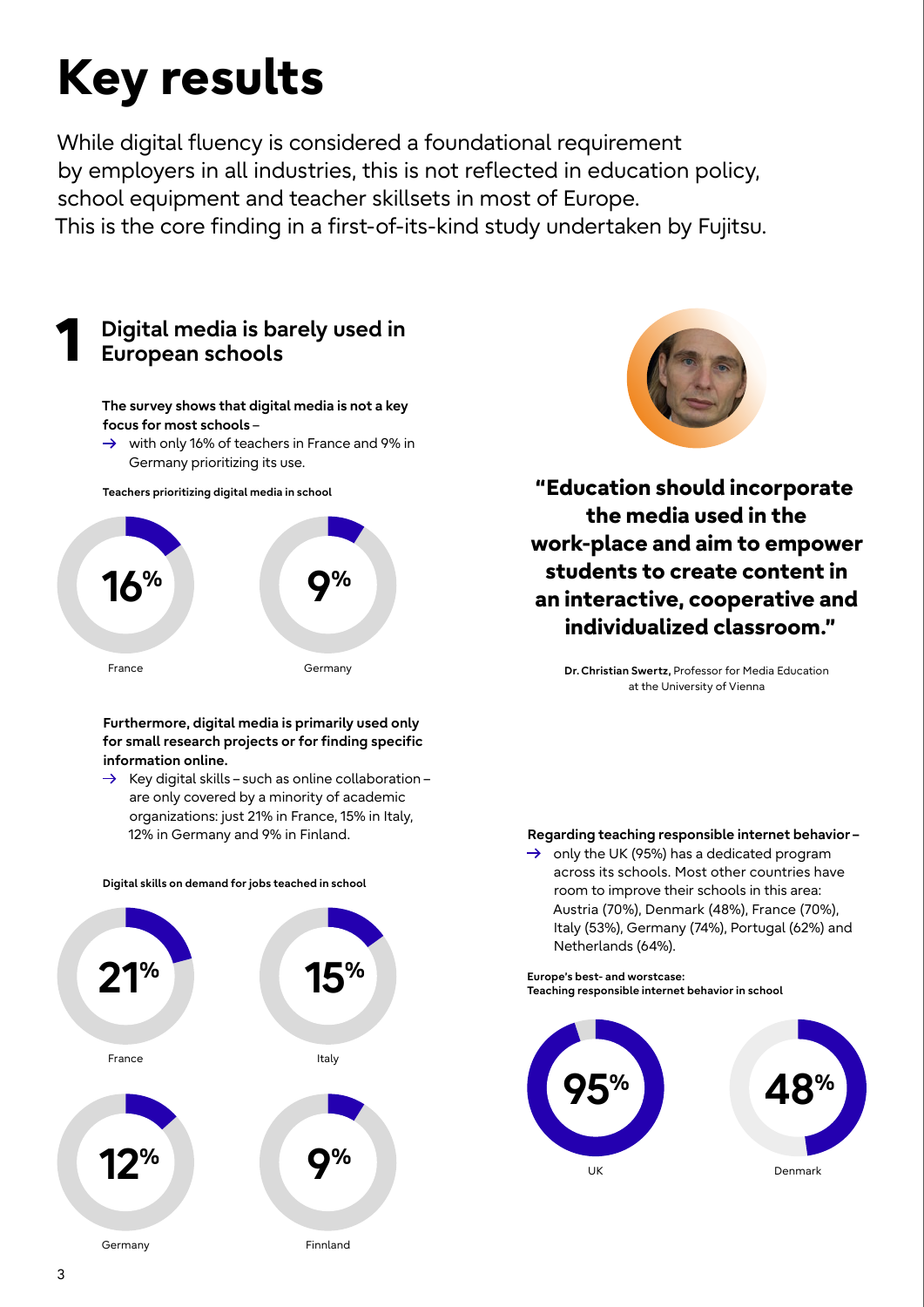While digital fluency is considered a foundational requirement by employers in all industries, this is not reflected in education policy, school equipment and teacher skillsets in most of Europe, according to a first of its kind study undertaken by Fujitsu.

### **2 Almost all of Europe is falling behind in teaching digital literacy**

**The study shows that almost every country has a shortfall in digital literacy in schools.** Denmark is the exception, having switched to digital processes very early.

 $\rightarrow$  For example, 86% of Danish students collaborate online at least once a week, while the figure is only 12% in Germany. The UK, France and Italy also lag.

**Europe's best- and worstcase: Online collaborating students**



#### **This discrepancy is in part due to a lack of buy-in from teachers, who do not see the urgent need for digital usage in schools:**

 $\rightarrow$  In Germany, only 9% of teachers "fully agree" to the use of digital media in the classroom, compared to 64% in Denmark.

**Europe's best- and worstcase: Percentage of teachers use digital media in classroom**



#### **Consequently, most students acquire their digital skills outside of school.**

 $\rightarrow$  Germany shows the most considerable discrepancy in the use of digital media inside and outside of school– with only 23% using digital media at school, but 92% using it for extra-curricular activities.

**Students acquiring digital skills outside of school (left) and how intense they are using it in school (right)**



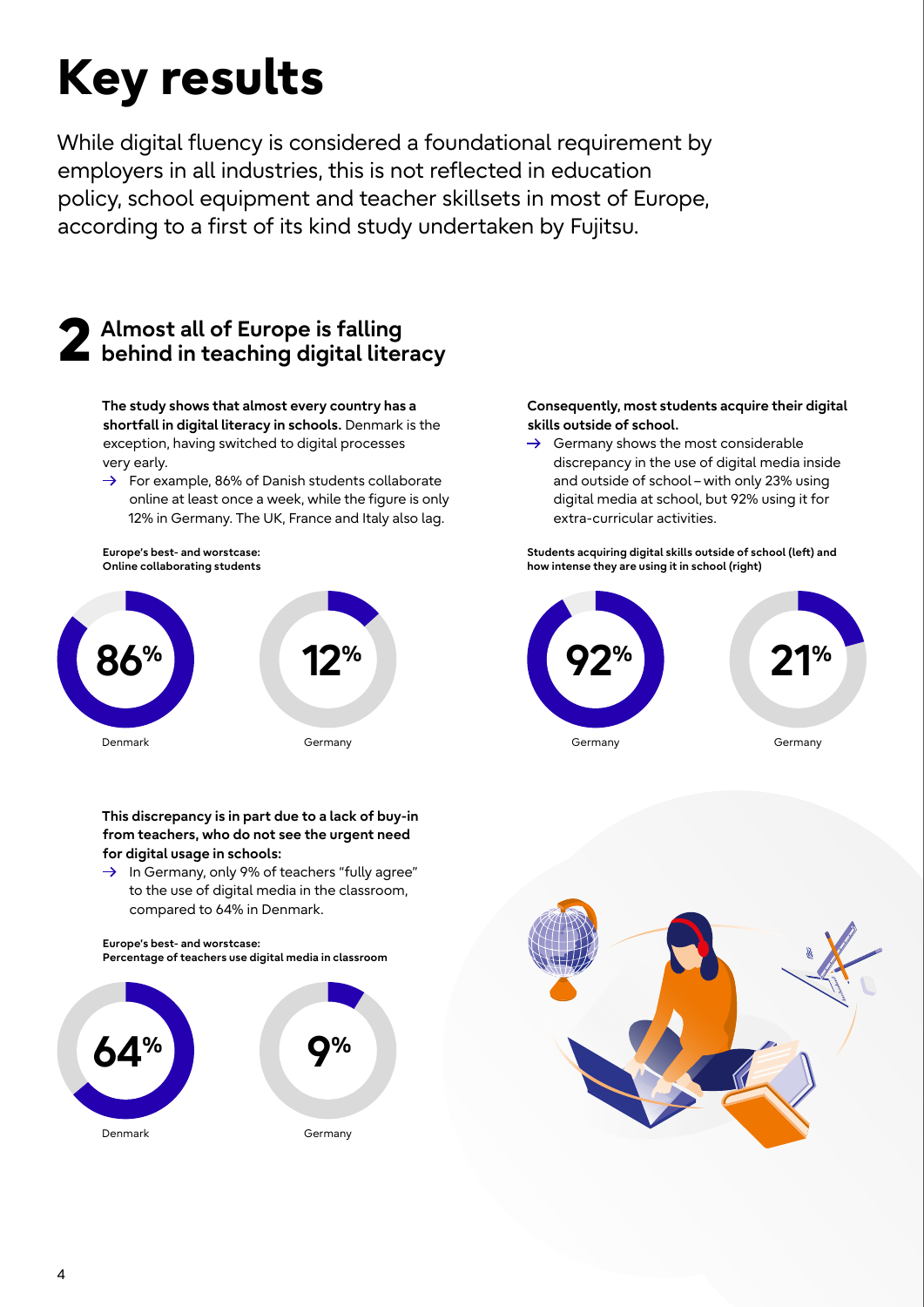While digital fluency is considered a foundational requirement by employers in all industries, this is not reflected in education policy, school equipment and teacher skillsets in most of Europe, according to a first of its kind study undertaken by Fujitsu.

## **3 Neither students nor employers have confidence in school leavers' digital skills**

**The absence of opportunities for students to learn critical digital skills translates into a lack of confidence in using such skills.** While students tend to feel more comfortable leveraging digital media for communication and collaboration, they feel less able to do so in problem-solving or digital content creation.

- $\rightarrow$  Employers across Europe confirm this shortfall: they report that entry-level employee candidates generally lack basic digital skills, such as creating a presentation, or using calculation tables and office software.
- $\rightarrow$  Students don't feel very confident in problem solving, creating a presentation, using calculation tables, or office software knowledge, data protection and privacy:



**"Teacher training and education must change. It is important to reduce fears and build up digital skills among future teachers, as well as among teachers who are already in their job."**

> **Dr.Sven Kommer,** Professor for digital literacy at the University of Aachen



 $\rightarrow$  Potentially more consequential is the lack of competency in data protection and privacy, where more than 50% of companies note that their apprentices have insufficient knowledge.

**Companies stating their jobstarters insufficient data protection and privacy knowhow:**